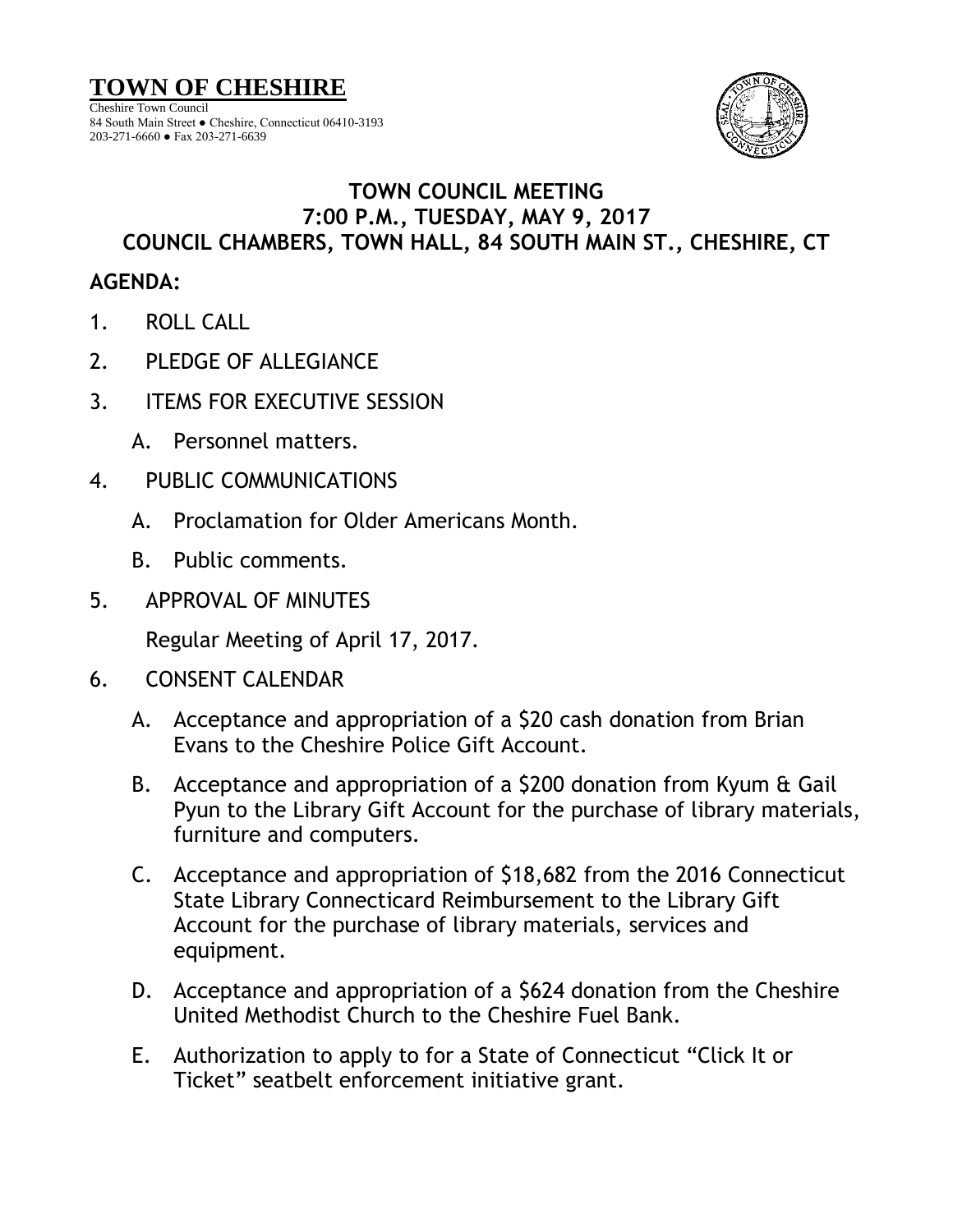- F. Annual Adoption of Fair Housing Resolution.
- G. Appropriation of \$1,000 from the Jitney Bus Fund for the Greater Waterbury Transit District Dues for Non-ADA service for FY 16-17.
- H. Acceptance and appropriation of \$3,036.30 from Collette Tours to the Human Services Gift Account for the Cheshire Senior Center.
- I. Acceptance and appropriation of a \$100 donation from the ENP Lunch Group to the Jitney Bus Fund in memory of Edward Fleming.
- J. Acceptance and appropriation of a \$75 donation from the Widow and Widowers Club to the Jitney Bus Fund in memory of Edward Fleming.
- K. Acceptance and appropriation of a \$12,500 donation from the Cheshire Lights of Hope to the Human Service Gift Account.
- L. Acceptance and appropriation of ARTSDAY donations in the amount of \$558.60 to the CPFA Gift Account for the Annual Scholarship Fund.
- 7. ITEMS REMOVED FROM CONSENT CALENDAR
- 8. OLD BUSINESS
- 9. NEW BUSINESS
	- A. Set public hearing for 2017 Neighborhood Assistance Act Program applications.
	- B. Police request for waiver of RFP for consultant for Public Safety Radio Communication System.
	- C. Approval of naming of sports field in honor of retired employee Kevin Simmons.
	- D. Appropriation of \$15,096 from the Jitney Bus Fund for the balance of the senior and disabled minibus purchased with an 80% matching grant.
	- E. Approval of Town Hall collective bargaining agreement.
- 10. TOWN MANAGER REPORT AND COMMUNICATIONS
	- A. Monthly Status Report.
	- B. Department Status Reports: Police, Fire, Fire Marshal.
- 11. REPORTS OF COMMITTEES OF THE COUNCIL